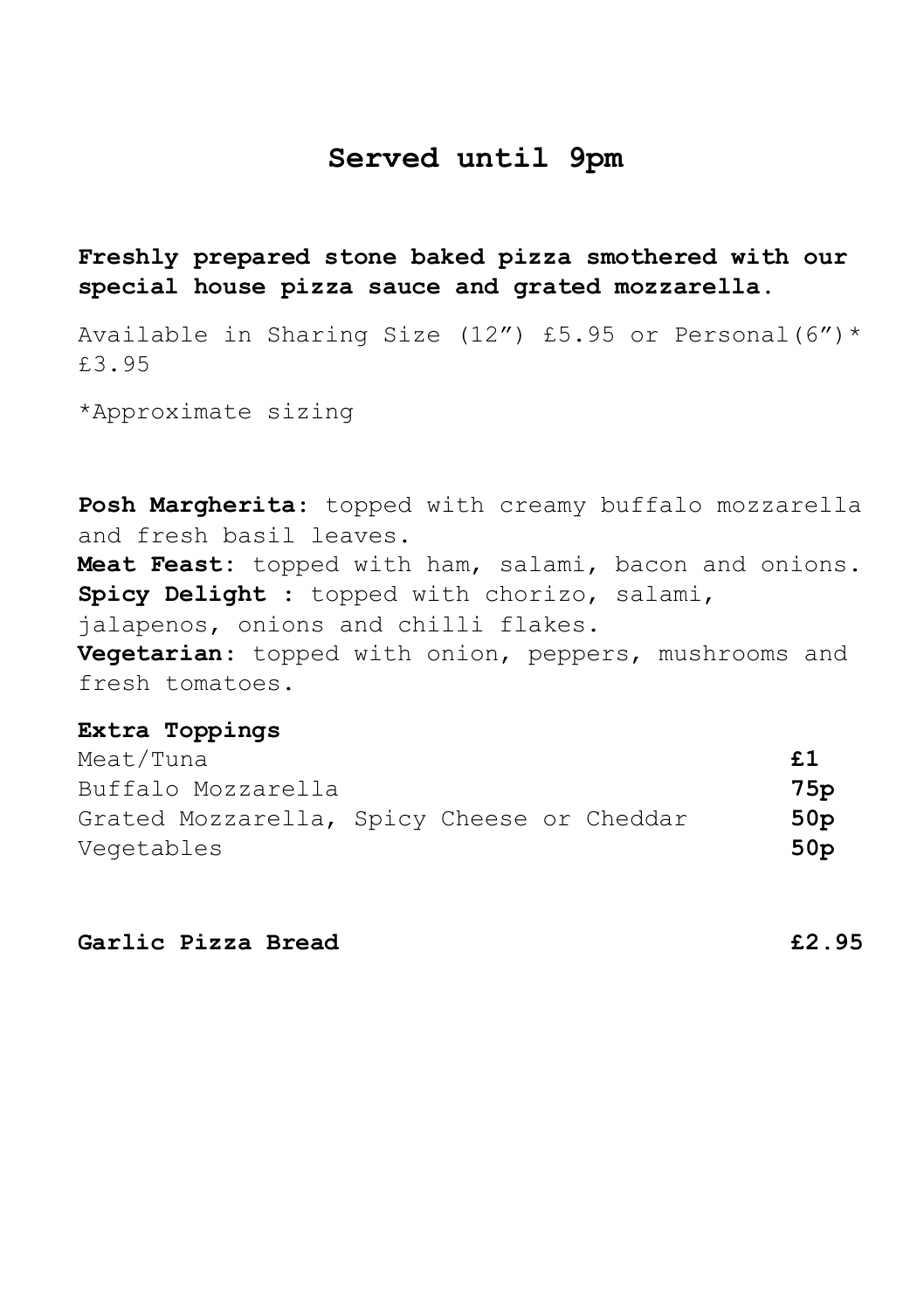# **Served until 7pm**

# **Burgers served with hand cut chips, homemade onion rings & home-made coleslaw. £6.95**

**Classic**: 6oz locally source succulent steak patty. **Continental**: 6oz locally sourced steak patty topped with chorizo and salami.

**Inferno**: 6oz locally sourced steak patty with spicy cheese, jalapenos & Woody's Preserves Mixed Chilli Jam **Vegetarian** – breaded veggie burger topped with cheddar and fresh tomato.

Add Cheddar Cheese or spicy Cheese **50p**

### **Ale Day Breakfast £5.95**

Butchers sausage, bacon, fried or scrambled egg, baked beans, tomato, mushrooms & toast.

## **Vegetarian Ale Day Breakfast £4.95**

Veggie sausages, a hash brown, fried or scrambled egg, baked beans, tomato, mushrooms and toast.

### **Hot Sandwiches £3.95**

Fish Finger Butty, hand battered fish goujons Hot Beef or Pork Sandwich, served with rich gravy. Bacon, Lettuce and Tomato. Butchers Sausage and Onion Open Tuna, Sweetcorn & Mozzarella Melt All served on a warmed ciabatta roll

## **Add chips £1**